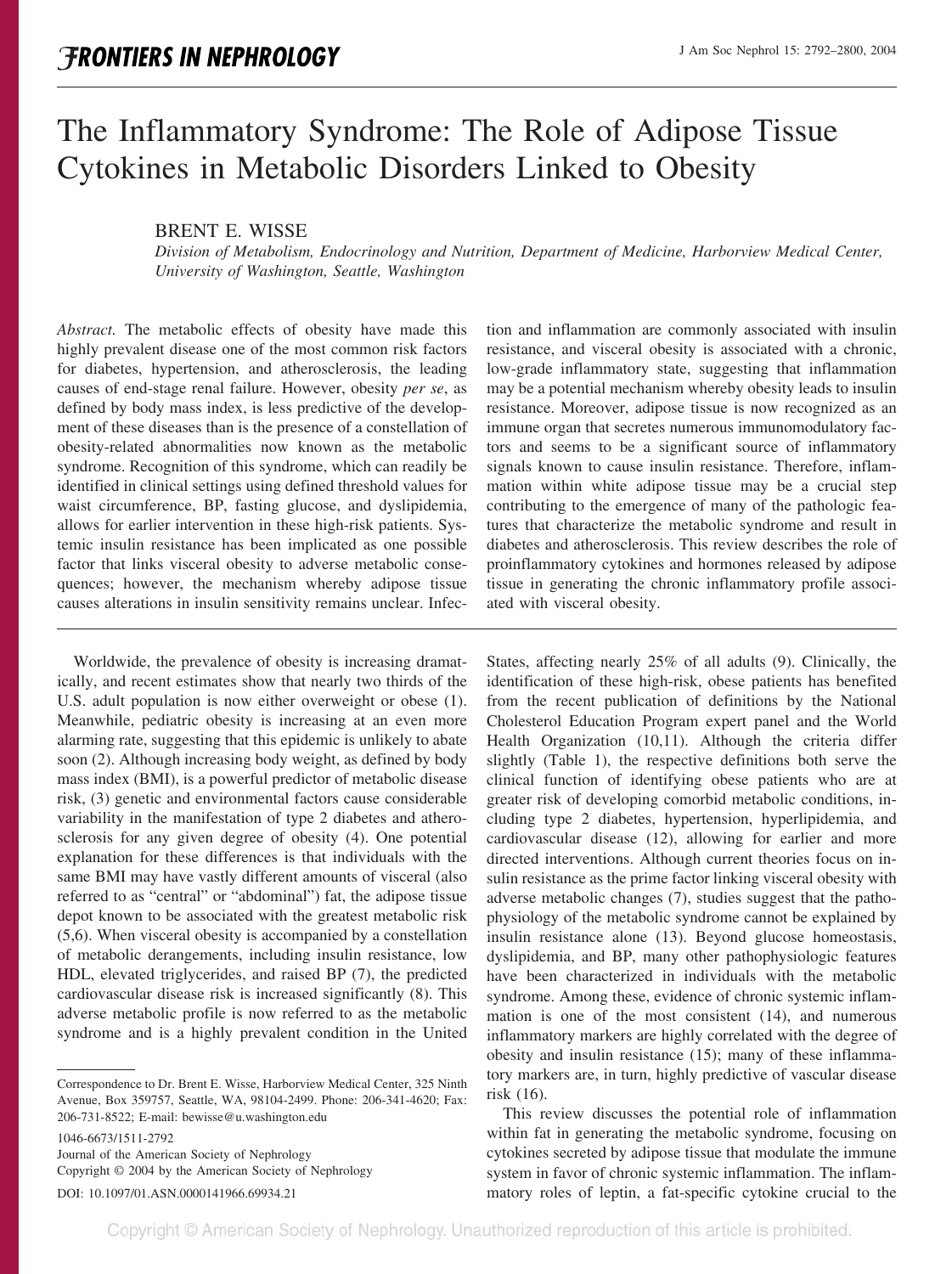## *Table 1.* Metabolic syndrome<sup>a</sup>

|                   | NCEP-ATP III Criteria (Three of<br>Following Five Needed to Make the<br>Diagnosis) | WHO Criteria (Modified; Hyperinsulinemia<br>[Highest Quartile for Non-Type 2 Diabetes] or FPG<br>$\geq$ 110 mg/dl and Two of the Following) |
|-------------------|------------------------------------------------------------------------------------|---------------------------------------------------------------------------------------------------------------------------------------------|
| <b>BP</b>         | 130/85 (or on medication)                                                          | 140/90 (or on medication)                                                                                                                   |
| Triglycerides     | $\geq$ 150 mg/dl                                                                   | $\geq$ 150 mg/dl                                                                                                                            |
| <b>HDL</b>        | $\leq$ 40 (men) or $\leq$ 50 (women)                                               | $\leq$ 35 (men) or $\leq$ 40 (women)                                                                                                        |
| Abdominal obesity | Waist $>40$ in (men) or $>35$ in<br>(women)                                        | Waist-hip ratio $>0.9$ (men) or $>0.85$ (women)<br>or BMI $\geq 30$                                                                         |
| <b>FPG</b>        | $\geq$ 110 mg/dl                                                                   |                                                                                                                                             |
| Microalbuminuria  |                                                                                    | Urinary albumin excretion rate $>20 \mu g/min$                                                                                              |

<sup>a</sup> NCEP-ATP III, National Cholesterol Education Program Adult Treatment Panel III; WHO, World Health Organization; FPG, fasting plasma glucose.

control of energy balance, as well as the classical proinflammatory cytokines IL-6 and TNF- $\alpha$ , are highlighted specifically.

#### **Adipose Tissue Endocrinology**

The conceptual transformation of adipose tissue from a passive organ of energy storage to an active participant in hormonal regulation of homeostatic systems occurred relatively recently. In 1994, adipose tissue was identified as the source of the hormone leptin, opening the door for a new era of research focused on adipocyte endocrinology (17). In the past decade, the endocrine role of leptin has expanded to include regulation of reproduction (18) and immune function (19), and numerous other adipose tissue– derived molecules that have an impact on glucose homeostasis, vascular biology, tumor development, lipoprotein metabolism, and inflammation (20) have been identified, and these inflammatory factors are listed in Table 2. However, adipose tissue is an inhomogeneous organ that consists of a variety of cell types, a fact that has prompted significant debate as to the true role of the adipocyte *versus* stromal/vascular and immune cells in secreting some of these endocrine and paracrine regulators. In fact, mature adipocytes seem to lack the storage vesicles and other structural cellular components usually associated with regulated release of secreted proteins by endocrine cells. In addition, the frequent use

| Table 2. Adipose tissue–derived proteins known to affect |  |
|----------------------------------------------------------|--|
| inflammation                                             |  |

TNF- $\alpha$ IL-6 IL-1 $\beta$ Leptin Adiponectin Resistin Acylation-stimulating protein SAA3  $\alpha$ 1 acid glycoprotein Pentraxin-3 IL-1 receptor antagonist Macrophage migration inhibitor factor of pre-adipocyte cell lines to study adipocyte biology *in vitro* has added to this controversy because the functional characteristics (21) and transcriptional patterns of these multipotent cells are similar to immune cells. In fact, immature fat cells can transdifferentiate into macrophages both *in vitro* and *in vivo*. (22). Recent studies using large-scale genetic analyses to characterize gene expression patterns in adipose tissue from a variety of obese and lean mice have begun to clarify the role of the adipocyte as a hormone and cytokine secreting cell (23,24). Surprising, in these studies, increasing adiposity in mice correlates very highly with the adipose tissue expression of a large cluster of genes characteristically expressed by macrophages, and both adipocyte size and total body weight are strong predictors of the number of mature macrophages found within adipose tissue, the correlation being even stronger for visceral than for subcutaneous fat. These bone marrow– derived macrophages seem to invade fat in response to as-yet-unknown signals and in obese animals tend to aggregate and form giant cells characteristic of chronic inflammatory disorders, suggesting that adipose tissue is a site of active inflammation. Gene expression studies on sorted cells from adipose tissue revealed that macrophages produce almost all TNF- $\alpha$ , whereas mature adipocytes secrete the majority of leptin and roughly equal IL-6 gene expression was found within macrophages, adipocytes, and nonmacrophage stromal-vascular cells. Importantly, these studies suggest that macrophage invasion of fat and inflammation-related gene expression in adipose tissue may be a sentinel event, preceding the development of insulin resistance in these animals. Therefore, weight gain in mice is associated with infiltration of fat by macrophages and elaboration of proinflammatory signals from adipose tissue. Notably, these inflammatory changes are most marked within visceral fat, the fat depot associated with greatest metabolic risk, and seem to precede other features of the metabolic syndrome, including impaired glucose homeostasis.

The existing paradigm of adipose tissue endocrinology has been changed significantly by introducing immune cells as a source of inflammatory mediators released from adipose tissue, as well as a paracrine regulator of adipocyte function and hormone secretion, thereby potentially controlling the metabolic changes that result from excess adiposity. Research de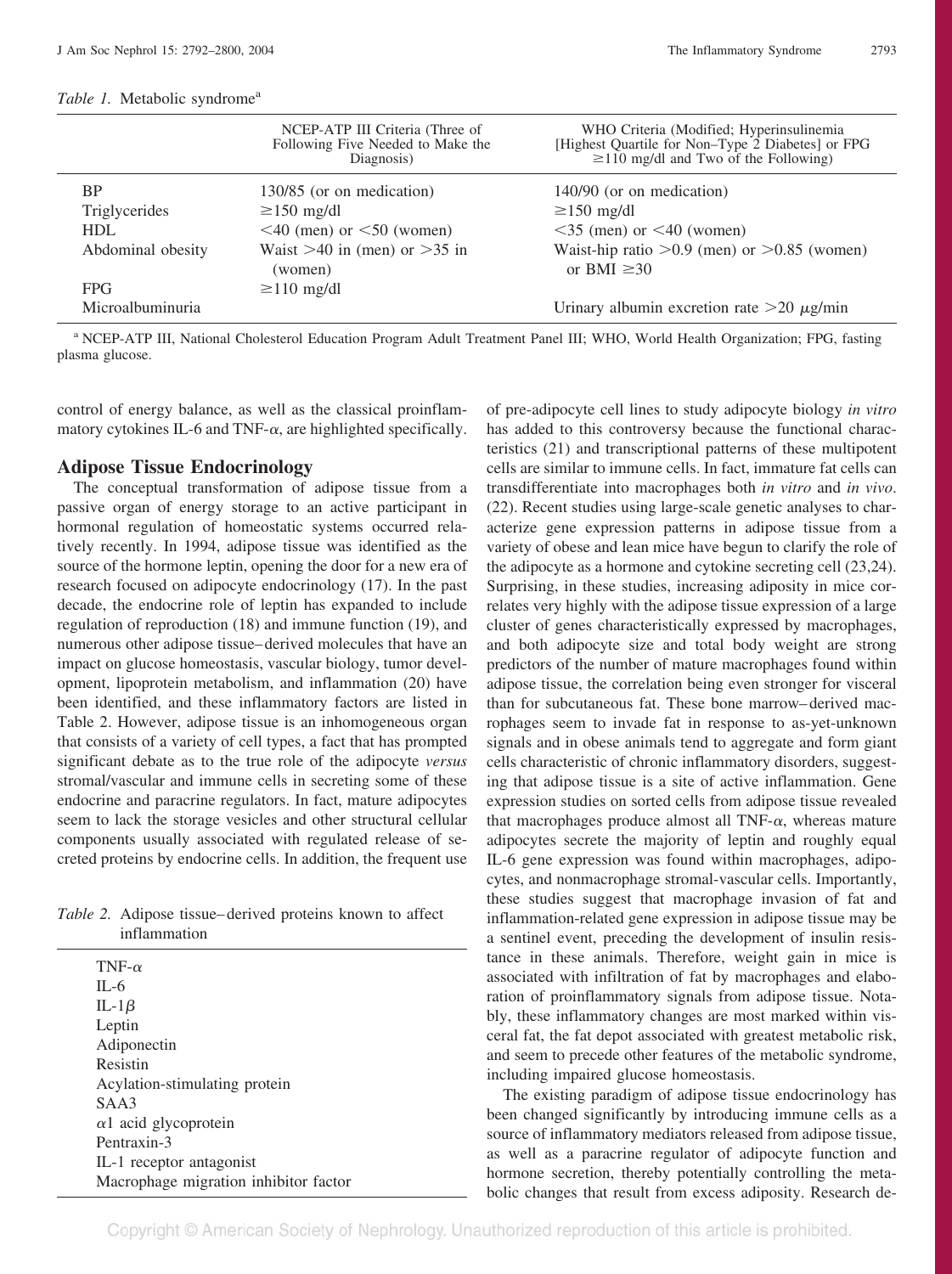signed to elucidate the signals that attract macrophages to fat and dissect the paracrine mechanisms whereby adipose tissue macrophages and adipocytes communicate is likely to identify therapeutic targets that may decrease fat-induced inflammation and perhaps diminish the metabolic risk associated with obesity.

#### **Fat and the Immune System**

Although that macrophages infiltrate fat as a result of obesity is surprising, interactions between adipose tissue and the immune system are well described, and various theories have been put forth to try to address the question of why such a link should exist (19). White adipose tissue and bone marrow share an embryologic origin, the mesoderm, and pre-adipocytes are potent phagocytes that resemble macrophages in both morphology and patterns of gene expression (21). In addition, mature adipocytes share the ability to secrete cytokines and activate the complement cascade much like mononuclear immune cells. One line of reasoning connecting fat and the immune system is based on the role of the adipocyte hormone leptin in the control of energy homeostasis and immunity. During fasting/starvation, when plasma leptin levels decline, neural pathways in the hypothalamus cause appetite to increase and energy expenditure to decrease, an attempt to restore body fat stores (25). In addition, the fall in plasma leptin diminishes thyroid hormone production (26) and inhibits the reproductive axis, both effects that save energy during nutritionally lean times (27). However, starvation also inhibits the immune system, resulting in increased apoptosis in the thymus and decreased mononuclear cell proliferation, effects that can be entirely reversed by administering leptin alone in the absence of refeeding (28). Because maintaining immune function has been estimated to account for as much as 15% of daily energy expenditure (29), here, too, leptin's role may be taken as contributing to reducing overall energy expenditure; thus, the regulation of immunity by adipose tissue can be seen as an extension of the endocrine role of fat in energy homeostasis.

The second argument for fat/immune system coordination is rooted in teleology. In *Drosophila*, the fat body is the organ that governs the innate immune system, secreting into the lymphatic system molecules that target ingested pathogens (30). Similarly, in vertebrates, fat may be one of the crucial alarm systems that rouses the innate immune system and triggers the acute-phase response, the first line of defense against bacterial infection. Certainly the adipose tissue production of leptin increases dramatically during acute infection (31), and fat may contribute to elevated circulating IL-6, TNF- $\alpha$ , and IL-1 $\beta$ , as well as numerous other factors that prime the immune system or participate directly in the defense against pathogenic organisms. The question of whether adipose tissue plays a significant role in controlling immune function in humans has yet to be answered conclusively; however, that adipose tissue can elaborate acute inflammatory signals suggests that dysregulation of the inflammatory capability of fat could play a role in triggering or perpetuating the chronic inflammation characteristic of the metabolic syndrome. Although acute and chronic inflammation are dissimilar in many

ways, the metabolic perturbations seen during acute infection share many common features with the known characteristics of the metabolic syndrome. Most important, insulin resistance and hyperglycemia are common to both conditions, as are hypertriglyceridemia, impaired lipolysis, and increases in nonesterified fatty acids. Leptin, IL-6, TNF- $\alpha$ , the acute-phase reactant C-reactive protein (CRP) as well as other circulating inflammatory markers are elevated in both conditions. In addition, in rodents, more clearly than in humans, both obesity and acute infections are associated with an activation of the hypothalamic-pituitary-adrenal axis and increased circulating glucocorticoid levels. During acute infections, these metabolic changes are thought to be adaptive, sparing fuel for the brain, activating the complement cascade on bacterial cell surfaces, depriving bacteria of iron and other vital micronutrients, etc., but as with other adaptive physiologic processes, pathologic consequences may result when these acute changes become chronic. Equating metabolic syndrome–associated chronic inflammation with acute inflammatory responses to infection is clearly too facile, yet it highlights the intriguing possibility that immune/inflammatory factors may be at the root of the metabolic perturbations associated with both obesity and acute illness. The biologic response to a given cytokine may differ between acute and chronic inflammatory states, and the mechanism governing such differential responses often remains obscure. Clearly, although similar cytokine mediators seem to be involved, the nonmetabolic features of obesity and acute inflammatory syndromes are vastly different and multiple mechanisms may account for this variability, including differences in plasma cytokine concentration, presence of soluble cytokine receptors and receptor antagonists, balance of pro- *versus* anti-inflammatory cytokine networks at the tissue level, and presence of bacterial cell wall products, to name only a few of the many potential variables. One intriguing metabolic dissimilarity between these two conditions is worthy of mention, namely the control of appetite. Both chronic inflammatory conditions and acute infections are usually associated with anorexia and cachexia, which are believed to be cytokine mediated (32), whereas appetite in individuals with obesity/metabolic syndrome is not obviously diminished, despite elevations in the circulating concentrations of cytokines associated with anorexia. Therefore, although the possibility exists that the metabolic syndrome is caused by an inflammatory response gone awry and, perhaps more specific, an inflammatory response within adipose tissue that becomes maladaptive when chronically stimulated, the details of specific cytokine-mediated effects and the mechanistic role of various inflammatory mediators remains to be defined clearly. The following sections summarize the potential roles of three key adipose tissuederived cytokines—leptin, IL-6, and TNF- $\alpha$ —in contributing to the manifestations of the metabolic syndrome.

#### **Leptin**

The adipocyte-derived hormone leptin is a critical mediator of energy balance that relays information regarding the depletion or accumulation of fat stores to the brain (25,33). Although identified as a classic peptide hormone, the four  $\alpha$  helix do-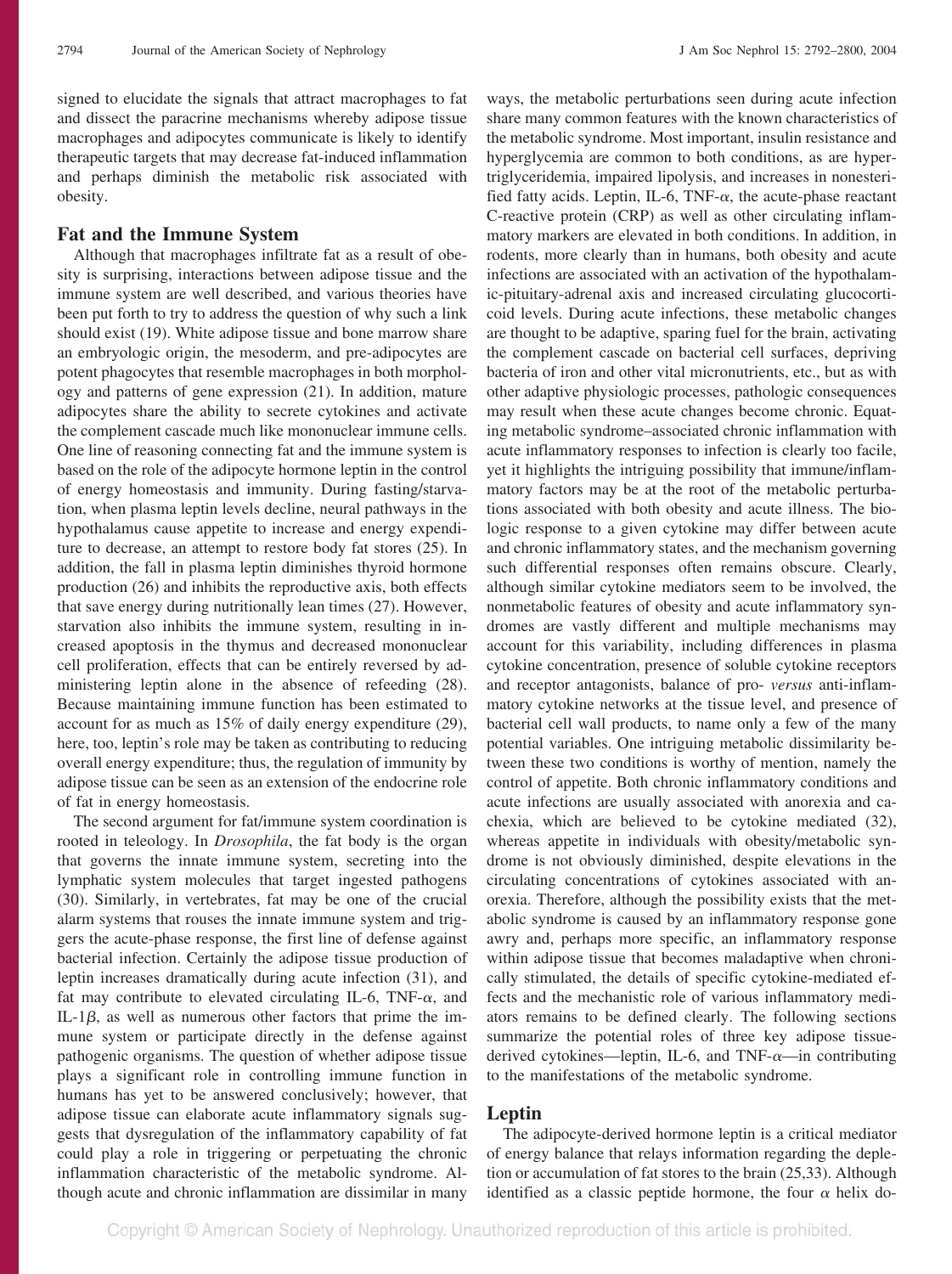mains in the folded structure make leptin most similar to cytokines such as IL-2. Moreover, the leptin receptor (lep') bears significant homology to type 1 cytokine receptors; therefore, the hormone leptin is in many ways more appropriately identified as a cytokine. Although the role of leptin in controlling energy homeostasis is increasingly well defined (25,33), it remains unclear whether leptin plays a role in the inflammatory syndrome caused by abdominal obesity. Clearly, serum leptin concentrations rise in proportion to body adiposity (34); therefore, obese individuals with the metabolic syndrome generally have higher circulating leptin concentrations. However, obese individuals seem to be resistant to the hypothalamic effects of leptin (33); therefore, the catabolic pathways designed to reduce appetite and increase energy expenditure are not activated and excess body weight is maintained. Although many of leptin's effects result from a direct action of leptin on hypothalamic neurons, the functional leptin receptor (long-form *or*  $\ell e p^{rb}$ ) is also found on many tissues outside the central nervous system (CNS), including immune cells (35,36). Importantly, the mechanisms that are thought to contribute to hypothalamic leptin resistance (33), *e.g.*, defective blood-brain barrier transport, are either moot or unproved in peripheral tissues, and no studies have documented peripheral leptin resistance in obese individuals. Therefore, immune cells may well be subject to increased leptin effects in obese individuals, a signal that, on the basis of animal studies, may serve to activate the innate immune system and shift the cognate immune system toward a predominance of a proinflammatory Th1 T cell population while reducing the regulatory Th2 phenotype (19). Although the immunomodulatory properties of increased leptin signaling are thought to be beneficial during acute infections in both rodents (37) and humans (38), chronically, this proinflammatory shift may be deleterious. In fact, very obese, leptindeficient mice are protected from atherosclerosis despite all of the metabolic risk factors, suggesting that this hormone may contribute directly to the risk of vascular disease (39). Moreover, in a prospective study in humans, circulating leptin concentration was shown to be an independent risk factor in predicting cardiovascular events after anthropometric and metabolic risk factors had been controlled for (40). Therefore, chronically elevated concentrations of leptin, as seen in obese individuals, may potentially predispose to progression of atherosclerosis. These data, however, are somewhat incongruent with the fact that women generally have higher leptin levels than men (34) while having lower cardiovascular disease risk. Therefore, although increased serum leptin concentrations, through direct effects on the immune system, clearly may trigger a proinflammatory state, as yet only circumstantial data from rodent studies suggest that this cytokine contributes to the chronic low-grade inflammation associated with the metabolic syndrome.

# **IL-6**

Most cytokines function predominantly as paracrine or autocrine factors. However, IL-6 is unusual in that it is a true endocrine cytokine, meaning that most cellular targets of this cytokine are distant from the site of release and the effects of IL-6 are correlated with the serum concentration (41). Within adipose tissue, both adipocytes and macrophages secrete IL-6 (23), and studies measuring arteriovenous increases of serum IL-6 concentration have clearly shown net secretion of IL-6 from adipose tissue depots, suggesting that fat accounts for roughly 30% of circulating IL-6 concentrations in humans (42). Like leptin, production of IL-6 by adipose tissue increases with increasing adiposity, and circulating IL-6 concentrations are highly correlated with percentage of body fat (43) and with insulin resistance (44). However, like leptin, *in vitro* studies have shown that for a given weight of adipose tissue, subcutaneous fat produces more IL-6 than visceral fat, thereby weakening the link between this cytokine and the visceral fat– dependent metabolic syndrome. Although the differential regulation of IL-6 secretion from different fat depots and from distinct adipose tissue cell types remains to be determined, humoral (insulin, glucocorticoids), neural (sympathetic nervous system activity), and paracrine (IL-1 $\beta$ , TNF- $\alpha$ ) signals all have been shown to regulate IL-6 production from fat, and determining the factors that increase IL-6 production from visceral fat remains an important research goal. Although IL-6 is a highly pleiotropic cytokine, with hormonal effects on many tissues, the effects on the liver, bone marrow, and endothelium are thought to be most significant in contributing to the metabolic effects of obesity.

Circulating IL-6 is the single most important factor controlling the hepatic acute-phase response, the rapid, coordinated physiologic reaction to tissue damage or infection designed to recruit host defense mechanisms, eliminate damaged cells, contain pathogens, and begin tissue repair (45). Of the many positive and negative acute-phase reactants, perhaps the most recognized is CRP, a member of the pentraxin family that attaches to the plasma membrane of damaged cells causing cell death through activation of the complement cascade (46). A large volume of epidemiologic data connect CRP to coronary events, atherosclerotic disease, and progression to type 2 diabetes (47,48). Clearly, CRP is one of the strongest markers of metabolic risk and, in addition, may participate directly in the arterial cell wall mechanisms leading to atherosclerotic lesions and cardiac events (49). Because CRP production by the liver is governed by circulating IL-6 and because, in industrialized countries, the single most important determinant of serum IL-6 concentration is whole-body adiposity, it is likely, therefore, that this adipose tissue cytokine contributes significantly to the chronic systemic inflammatory disorder associated with the metabolic syndrome. Although increased CRP is the most recognized marker of IL-6 action, numerous other IL-6 – dependent factors may contribute to cardiovascular risk. Increases of fibrinogen, another acute-phase reactant, are mediated by IL-6, as are increases in both platelet number and platelet activity, all of which would contribute to the risk of clot formation (50). Moreover, endothelial cells and vascular smooth muscle cells are targets of IL-6 action, resulting in increased expression of adhesion molecules and activation of local renin-angiotensin pathways, both modifications that favor vascular wall inflammation and damage (51).

In the CNS, IL-6 is a powerful catabolic agent that leads to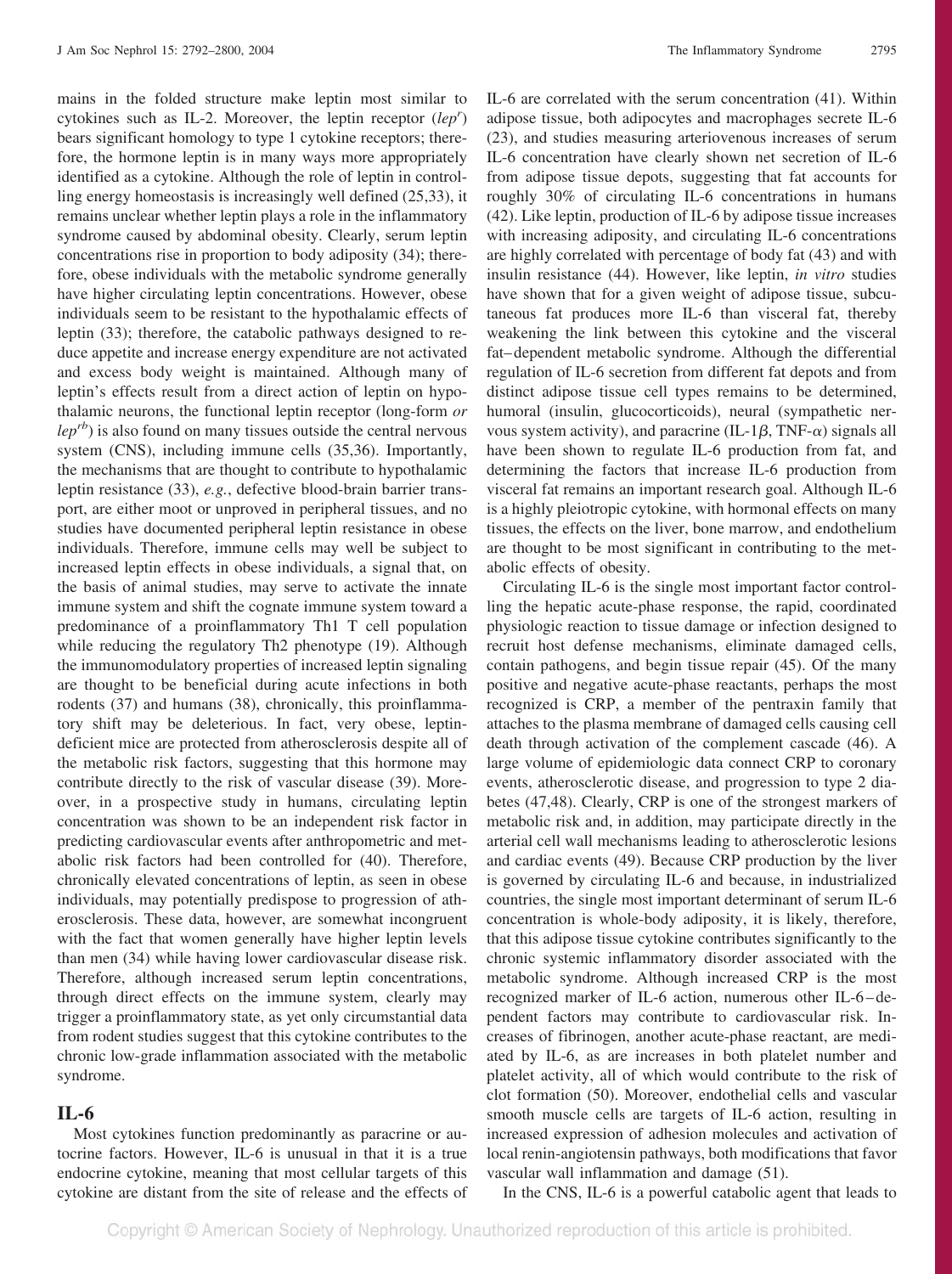decreased food intake and increased energy expenditure, based on numerous studies involving the administration of IL-6 into the cerebral ventricles (52). The expression and release of IL-6 by neurons and glial cells seems to be essential for the effects of this cytokine on energy balance, but it remains unclear to what extent central IL-6 production is controlled by circulating IL-6 in the serum, although transport mechanisms seem to exist to deliver IL-6 across the blood-brain barrier (52). Importantly, mice with a genetic deletion of IL-6 develop adult-onset obesity, suggesting that this cytokine is involved in the chronic physiologic regulation of energy balance and that decreased IL-6 signaling is associated with weight gain (53). Therefore, if IL-6 secretion by adipose tissue contributes to energy homeostasis through an endocrine action on the CNS, then one could invoke a state of obesity-induced IL-6 resistance, much as described for the effects of obesity on leptin and insulin signaling. This supposition also suggests the possibility that increased adipose-tissue IL-6 secretion associated with obesity may be a regulatory mechanism attempting to correct excess body weight and achieve negative energy balance, as hypothesized for obesity-related increases in leptin. The systemic inflammation resulting from IL-6 effects on liver and endothelium therefore could be an unintended consequence of appropriately elevated IL-6 levels in the face of obesity and central IL-6 resistance.

The endocrine cytokine IL-6, therefore, is a likely mediator of proinflammatory signaling from adipose tissue; however, strategies designed to block IL-6 action remain to be evaluated as treatments of the metabolic syndrome. Importantly, limiting IL-6 effects on liver and endothelium may well impair the normal host response to acute infection, whereas preventing IL-6 secretion from adipose tissue could potentially worsen obesity if peripheral IL-6 secretion provides negative feedback to hypothalamic areas that govern energy balance.

## **TNF-** $\alpha$

The role of TNF- $\alpha$  in the systemic inflammatory response triggered by obesity has been studied extensively (54). Within adipose tissue, macrophages account for nearly all TNF- $\alpha$ production (23), and both TNF- $\alpha$  mRNA content and TNF- $\alpha$ production increase in adipose tissue of obese individuals (55). Circulating TNF- $\alpha$  concentration, in turn, also rises with increasing obesity and correlates with insulin resistance (56). However, a study measuring arteriovenous differences showed no net secretion of TNF- $\alpha$  from subcutaneous adipose tissue depots (42), and although *in vitro* studies have shown that visceral adipose tissue produces more TNF- $\alpha$  than subcutaneous fat (57), net secretion of TNF- $\alpha$  from visceral fat into the circulation has not yet been documented. Therefore, it remains unclear whether TNF- $\alpha$  secretion from adipose tissue directly accounts for the elevated serum TNF- $\alpha$  concentration seen in obesity. *In vivo* studies have complicated the interpretation of the role of circulating TNF- $\alpha$ , as two rodent studies using chimeric TNF- $\alpha$  receptor (58) or overexpression of a soluble TNF- $\alpha$  receptor fragment (59) both resulted in significant improvement of insulin resistance in obese rats, whereas other studies using anti-TNF- $\alpha$  antibodies had no effect on insulin action in obese rats (60) or in obese individuals with type 2 diabetes (61). Nonetheless, TNF- $\alpha$  clearly may have an important role as a paracrine factor in the inflammatory response triggered by obesity independent of circulating concentration of the cytokine. Within adipose tissue,  $TNF-\alpha$  causes adipocyte insulin resistance through serine phosphorylation (inactivation) of both the insulin receptor (IR) and insulin receptor substrate 1 (IRS-1), both of which result in diminished activation of phosphoinositol-3-kinase, the essential second messenger signal that governs most of insulin's metabolic effects (Figure 1) (62). The intracellular pathways activated by the TNF- $\alpha$  receptor that interact with insulin signaling remain to be established but are thought to involve  $NF-\kappa B$  and/or JNK signaling (63,64). Impairment of activation of IR and IRS-1 has also been shown to occur in skeletal muscle (65), where it is proposed that TNF- $\alpha$  derived from macrophages within the fat depots that lie between myocytes may result in muscle insulin resistance *via* a paracrine mechanism (23). Surprising, this mechanism of insulin resistance does not occur in hepatocytes, even though the liver would presumably be the prime target for TNF- $\alpha$  released by visceral fat (66). Nonetheless, one *in vivo* study in rodents did show an improvement in hepatic insulin sensitivity when TNF- $\alpha$  was neutralized, suggesting that this cytokine may also have an impact on critical insulin-dependent pathways in the liver (59).

A second mechanism whereby TNF- $\alpha$  may contribute to insulin resistance is through elevations in circulating FFA levels caused by the induction of lipolysis and stimulation of hepatic lipogenesis (67). However, most of the effects of TNF- $\alpha$  on lipid metabolism have been studied under conditions of acute inflammation or with relatively high-dose intravenous TNF- $\alpha$  administration (68), casting doubt on the relevance of this mechanism to the pathophysiology of the metabolic syndrome given the more modest elevations in TNF- $\alpha$  seen in obesity.



*Figure 1.* Schematic overview of the potential interaction between the second messenger pathways activated by insulin and by TNF- $\alpha$ signaling.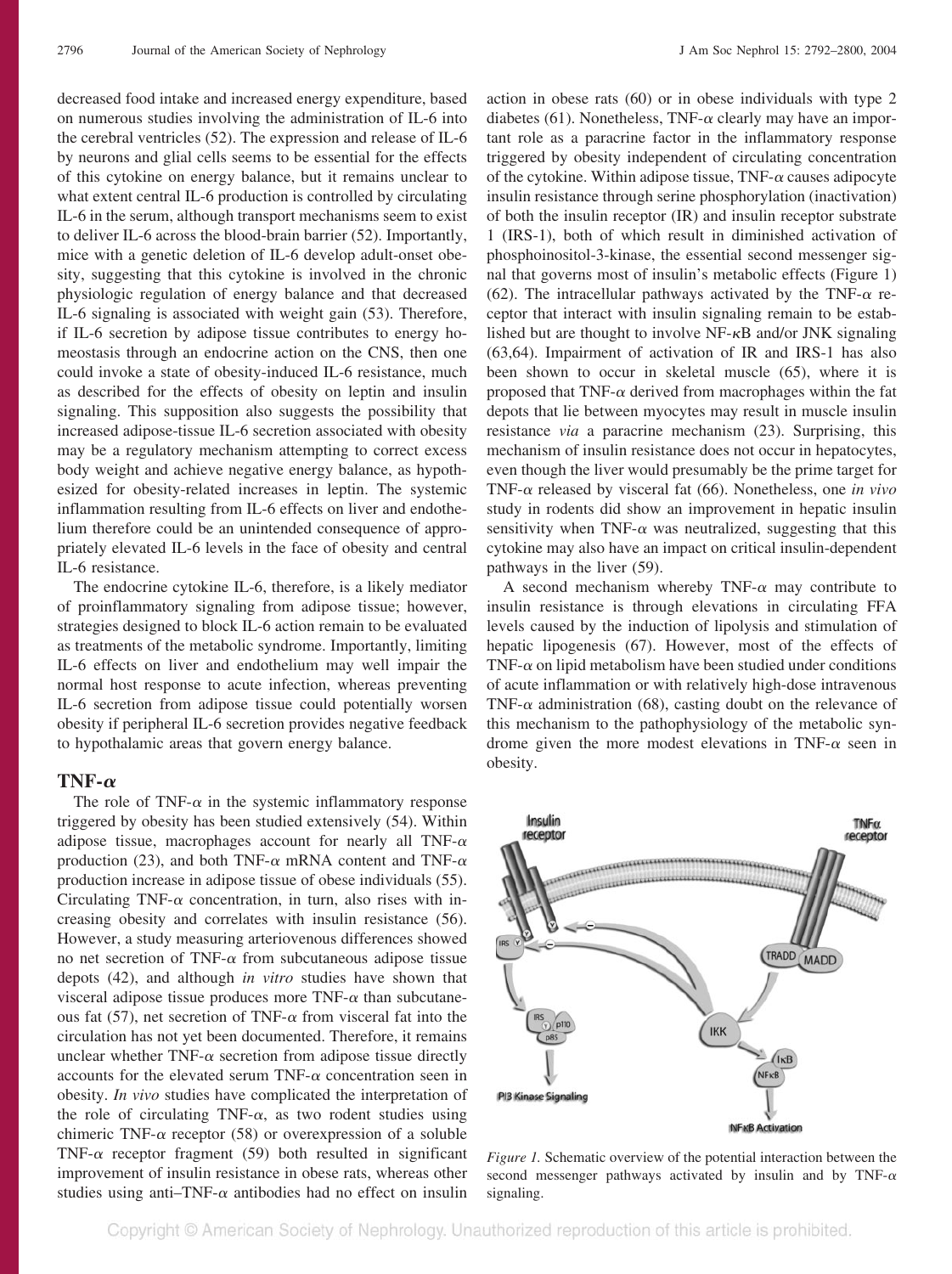More recently, a third potential mechanism whereby TNF- $\alpha$ influences insulin resistance has been identified. Adiponectin secretion by adipocytes is potently reduced by TNF- $\alpha$  signaling (69), and this hormone seems to be a crucial mediator of insulin sensitivity, potentially explaining how paracrine effects of TNF- $\alpha$  within fat could cause systemic insulin resistance.

However, predictions regarding the significance of TNF- $\alpha$ in the metabolic syndrome have been tempered significantly by the fact that mice with genetic deletions of either TNF- $\alpha$  or the TNF- $\alpha$  receptors demonstrate only modest protection from weight gain, hyperglycemia, and insulin resistance when obese (70,71). Therefore, although TNF- $\alpha$  is a macrophage-derived inflammatory factor that contributes to insulin resistance in adipose tissue and muscle *via* paracrine and potentially endocrine mechanisms, other inflammatory molecules may be able to compensate for the absence of TNF- $\alpha$  signaling; thus, the viability of antagonists of TNF- $\alpha$  signaling in the treatment of the metabolic syndrome remains unclear.

## **Intracellular Pathways that Control Inflammatory Signaling**

Although inflammation can clearly impair IR and IRS signaling, until recently, the intracellular mechanism whereby cytokines such as TNF- $\alpha$  prevent activation of these molecules has remained unknown. Experiments using *in vitro* models of insulin resistance have demonstrated that serine/threonine kinases can phosphorylate both IR and IRS molecules such that activation by tyrosine phosphorylation is prevented (72). Although cytokines are known to activate a number of intracellular serine/threonine kinases, considerable attention has now focused on the inhibitor  $\kappa$ B kinase (IKK) complex as a mediator of insulin resistance (Figure 1). This enzyme complex is best known for a vital role in triggering the  $NF$ - $\kappa$ B pathway, a crucial second messenger system for inflammatory cytokine signaling (73). When activated, IL-1 $\beta$  and TNF- $\alpha$  receptors recruit kinases that activate the IKK complex. IKK2, the key catalytic subunit of the IKK complex, phosphorylates inhibitor  $\kappa$ B, causing this cytoplasmic chaperone molecule to be degraded and allows the transcription factor  $NF - \kappa B$  to translocate into the nucleus and activate inflammatory target genes (74). *In vitro* studies have shown that the activity of the IKK complex can be inhibited by high-dose salicylate administration (75). Moreover, high-dose aspirin was already described as a treatment of diabetes in the late 1800s (76) and dramatically decreases hyperglycemia and glycosuria in patients with diabetes (77). The astute juxtaposition of these two pieces of information led to a number of recent studies demonstrating conclusively a role for the  $NF-\kappa B$  pathway in causing insulin resistance. High-dose aspirin administration, unlike other nonsteroidal anti-inflammatory compounds, reversed insulin resistance and normalized the activation of the insulin receptor and downstream insulin signaling molecules in obese rodents *in vivo* and in TNF- $\alpha$ -treated adipocytes *in vitro* (78). That mutant mice lacking one copy of the IKK2 gene  $(Ikk2^{+/-})$  had improved insulin sensitivity on both low-fat and high-fat diets and that this heterozygous mutation bred into leptin-deficient *ob/ob* mice was able to reduce hyperglycemia and improve glucose tolerance in these obese animals established that the IKK complex is a critical serine/threonine kinase that, when activated, results in insulin resistance by diminishing insulinstimulated IR and IRS-1 activation. However, the strength of this conclusion was questioned recently by a genetic mouse model specifically lacking IKK2 activity only in muscle that did not develop insulin resistance even on a high-fat diet (79). Therefore, the IKK complex may be one of multiple cytokineactivated serine/threonine kinases that can cause insulin resistance, and recent evidence points to JNK as another TNF- $\alpha$ – activated kinase that may be involved in diminishing normal IR and IRS-1 function (63,80). As multiple proinflammatory cytokines may have similar effects on insulin signaling, the shared, cytokine-induced second messenger pathways may be excellent therapeutic targets for the treatment of metabolic syndrome and type 2 diabetes. However, the individual role of these cytokine-induced pathways in skeletal muscle, adipose tissue, liver, and the CNS remains to be determined, and the issue of redundancy within signaling pathways will need to be overcome. Moreover, the potential immunosuppressive effects of compounds that globally dampen inflammatory signaling must remain a significant concern in the effort to design drugs to block the deleterious effects of chronic inflammation in obesity.

## **Other Adipose Tissue–Derived Inflammatory Molecules**

Numerous other inflammatory mediators are produced and potentially secreted into the circulation by adipose tissue (Table 2). Among these, adiponectin (81), resistin (20), acylationstimulating protein (82), and components of the renin-angiotensin system (83) may be the most important in contributing to chronic inflammation, insulin resistance, and cardiovascular disease risk.

### **Conclusion**

Chronic inflammation is a common feature of the metabolic syndrome, and inflammatory signals may originate within visceral adipose tissue as this fat depot expands in response to chronic positive energy balance. Both adipocytes and macrophages within fat secrete numerous hormones and cytokines that may contribute to the characteristic pathophysiologic changes seen in the metabolic syndrome, and local inflammation within adipose tissue may be the sentinel event that causes systemic insulin resistance and systemic inflammation, two of the cardinal features of the metabolic syndrome. The inciting event that causes adipose tissue to become inflamed as it expands remains unknown but will likely have a significant genetic component potentially accounting for some of the variance in metabolic risk between equivalently obese individuals. The contribution of individual cytokines in causing the pathophysiologic features of the metabolic syndrome remains controversial; however; that the metabolic alterations triggered by acute inflammation mimic the metabolic syndrome in many ways suggests that circulating cytokines, whether they are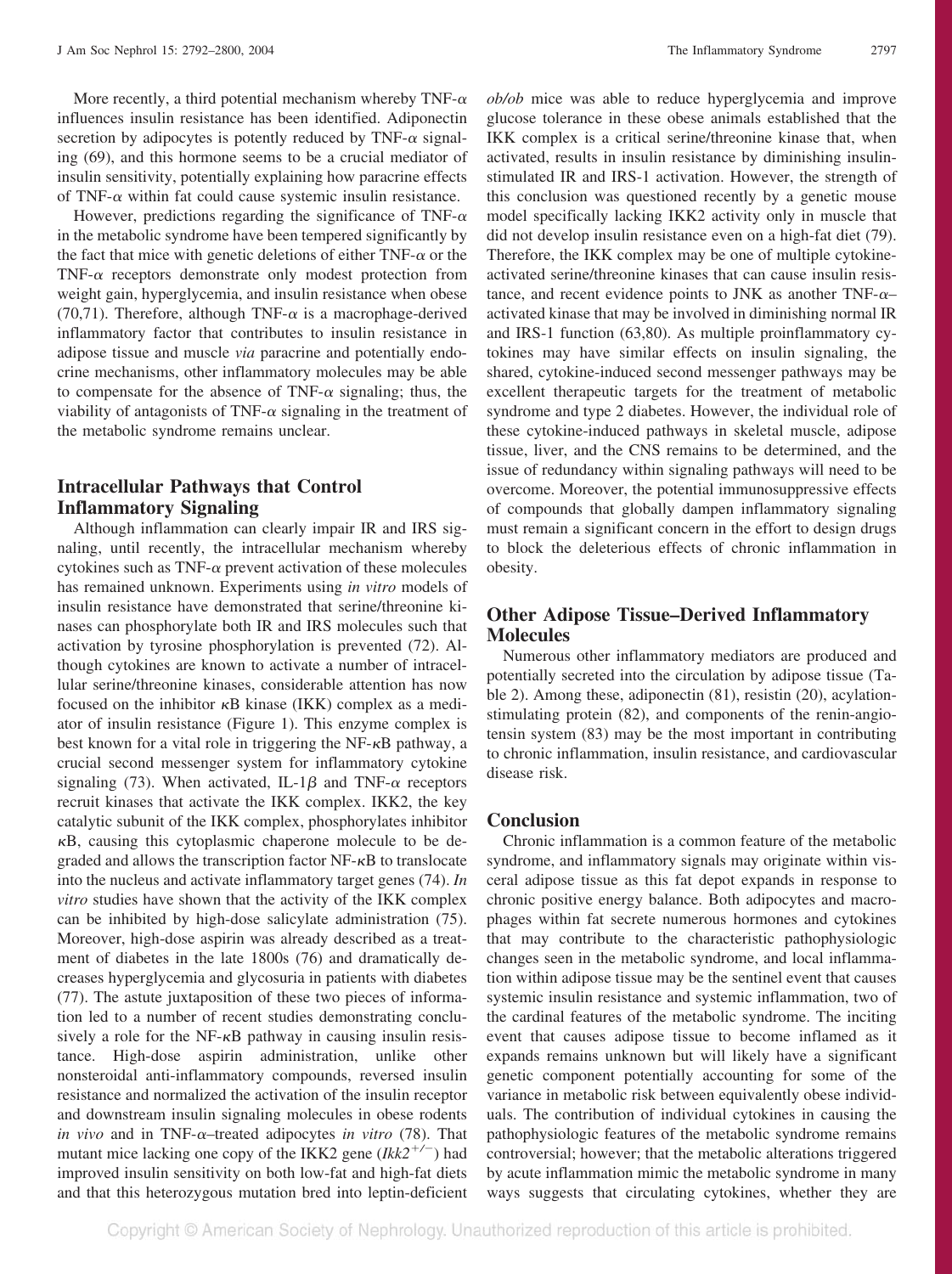derived from adipose tissue or peripheral blood immune cells, may have similar metabolic effects on muscle, liver, and endothelium while potentially having differential effects on immune function. In addition, adipose tissue– derived cytokines, such as IL-6 and leptin, may also participate directly in endothelial cell activation and inflammation in the vascular bed, both changes that could contribute to the progression of atherosclerosis. Recognition of the interaction between adipocytes and macrophages within fat exposes a new paradigm whereby adipocyte-derived factors modulate local immune responses and macrophage-derived cytokines alter adipocyte differentiation and metabolic responses. As future studies continue to provide new information regarding links between inflammation and metabolism, the potential to identify new therapeutic options for the treatment of the metabolic syndrome remains high, encouraging the global effort to reduce the morbidity associated with this highly prevalent disease.

#### **References**

- 1. Flegal KM, Carroll MD, Ogden CL, Johnson CL: Prevalence and trends in obesity among US adults, 1999 –2000. *JAMA* 288: 1723–1727, 2002
- 2. Ogden CL, Carroll MD, Flegal KM: Epidemiologic trends in overweight and obesity. *Endocrinol Metab Clin North Am* 32: 741–760, vii, 2003
- 3. Hubert HB, Feinlab M, McNamara PM, Castelli WP: Obesity as an independent risk factor for cardiovascular disease: A 26-year follow-up of participants in the Framingham Heart Study. *Circulation* 67:968 –977, 1983
- 4. Kissebah AH, Vydelingum N, Murray R, Evans DJ, Hartz AJ, Kalkhoff RK, Adams PW: Relation of body fat distribution to metabolic complications of obesity. *J Clin Endocrinol Metab* 54: 254 –260, 1982
- 5. Nieves DJ, Cnop M, Retzlaff B, Walden CE, Brunzell JD, Knopp RH, Kahn SE: The atherogenic lipoprotein profile associated with obesity and insulin resistance is largely attributable to intra-abdominal fat. *Diabetes* 52: 172–179, 2003
- 6. Abate N, Garg A: Heterogeneity in adipose tissue metabolism: Causes, implications and management of regional adiposity. *Prog Lipid Res*.34: 53–70, 1995
- 7. Reaven GM: Banting lecture 1988. Role of insulin resistance in human disease. *Diabetes* 37: 1595– 607, 1988
- 8. Lakka HM, Laaksonen DE, Lakka TA, Niskanen LK, Kumpusalo E, Tuomilehto J, Salonen JT: The metabolic syndrome and total and cardiovascular disease mortality in middle-aged men. *JAMA* 288: 2709 –2716, 2002
- 9. Ford ES, Giles WH, Dietz WH: Prevalence of the metabolic syndrome among US adults: Findings from the third National Health and Nutrition Examination Survey. *JAMA* 287: 356 –359, 2002
- 10. Executive Summary of The Third Report of The National Cholesterol Education Program (NCEP) Expert Panel on Detection, Evaluation, and Treatment of High Blood Cholesterol in Adults (Adult Treatment Panel III). *JAMA* 285: 2486 –2497, 2001
- 11. Alberti KG, Zimmet PZ: Definition, diagnosis and classification of diabetes mellitus and its complications. Part 1: Diagnosis and classification of diabetes mellitus provisional report of a WHO consultation. *Diabet Med* 15: 539 –553, 1998
- 12. Laaksonen DE, Lakka HM, Niskanen LK, Kaplan GA, Salonen JT, Lakka TA: Metabolic syndrome and development of diabetes

mellitus: Application and validation of recently suggested definitions of the metabolic syndrome in a prospective cohort study. *Am J Epidemiol* 156: 1070 –1077, 2002

- 13. Meigs JB, D'Agostino RB Sr, Wilson PW, Cupples LA, Nathan DM, Singer DE: Risk variable clustering in the insulin resistance syndrome. The Framingham Offspring Study. *Diabetes* 46: 1594 –1600, 1997
- 14. Festa A, D'Agostino R Jr, Howard G, Mykkanen L, Tracy RP, Haffner SM: Chronic subclinical inflammation as part of the insulin resistance syndrome: The Insulin Resistance Atherosclerosis Study (IRAS). *Circulation* 102: 42– 47, 2000
- 15. Pickup JC, Crook MA: Is type II diabetes mellitus a disease of the innate immune system? *Diabetologia* 41: 1241–1248, 1998
- 16. Rader DJ: Inflammatory markers of coronary risk. *N Engl J Med* 343: 1179 –1182, 2000
- 17. Zhang Y, Proenca R, Maffei M, Barone M, Leopold L, Friedman JM: Positional cloning of the mouse obese gene and its human homologue. *Nature* 372: 425– 432, 1994
- 18. Cunningham MJ, Clifton DK, Steiner RA: Leptin's actions on the reproductive axis: perspectives and mechanisms. *Biol Reprod* 60: 216 –222, 1999
- 19. Lord G: Role of leptin in immunology. *Nutr Rev* 60[Suppl]: S35–S8; discussion S68 –S84, S85–S87, 2002
- 20. Rajala MW, Scherer PE: Minireview: The adipocyte—At the crossroads of energy homeostasis, inflammation, and atherosclerosis. *Endocrinology* 144: 3765–3773, 2003
- 21. Cousin B, Munoz O, Andre M, Fontanilles AM, Dani C, Cousin JL, Laharrague P, Casteilla L, Penicaud L: A role for preadipocytes as macrophage-like cells. *FASEB J* 13: 305–312, 1999
- 22. Charriere G, Cousin B, Arnaud E, Andre M, Bacou F, Penicaud L, Casteilla L: Preadipocyte conversion to macrophage. Evidence of plasticity. *J Biol Chem* 278: 9850 –9855, 2003
- 23. Weisberg SP, McCann D, Desai M, Rosenbaum M, Leibel RL, Ferrante AW Jr: Obesity is associated with macrophage accumulation in adipose tissue. *J Clin Invest* 112: 1796 –1808, 2003
- 24. Xu H, Barnes GT, Yang Q, Tan G, Yang D, Chou CJ, Sole J, Nichols A, Ross JS, Tartaglia LA, Chen H: Chronic inflammation in fat plays a crucial role in the development of obesityrelated insulin resistance. *J Clin Invest* 112: 1821–1830, 2003
- 25. Schwartz MW, Woods SC, Porte D Jr, Seeley RJ, Baskin DG: Central nervous system control of food intake. *Nature* 404: 661– 671, 2000
- 26. Legradi G, Emerson CH, Ahima RS, Flier JS, Lechan RM: Leptin prevents fasting-induced suppression of prothyrotropinreleasing hormone messenger ribonucleic acid in neurons of the hypothalamic paraventricular nucleus. *Endocrinology* 138: 2569 –2576, 1997
- 27. Ahima RS, Prabakaran D, Mantzoros C, Qu D, Lowell B, Maratos-Flier E, Flier JS: Role of leptin in the neuroendocrine response to fasting. *Nature* 382: 250 –252, 1996
- 28. Howard JK, Lord GM, Matarese G, Vendetti S, Ghatei MA, Ritter MA, Lechler RI, Bloom SR: Leptin protects mice from starvation-induced lymphoid atrophy and increases thymic cellularity in ob/ob mice. *J Clin Invest* 104: 1051–1059, 1999
- 29. Buttgereit F, Burmester GR, Brand MD: Bioenergetics of immune functions: Fundamental and therapeutic aspects. *Immunol Today* 21: 192–199, 2000
- 30. Tzou P, De Gregorio E, Lemaitre B: How *Drosophila* combats microbial infection: A model to study innate immunity and host-pathogen interactions. *Curr Opin Microbiol* 5(1): 102–110, 2002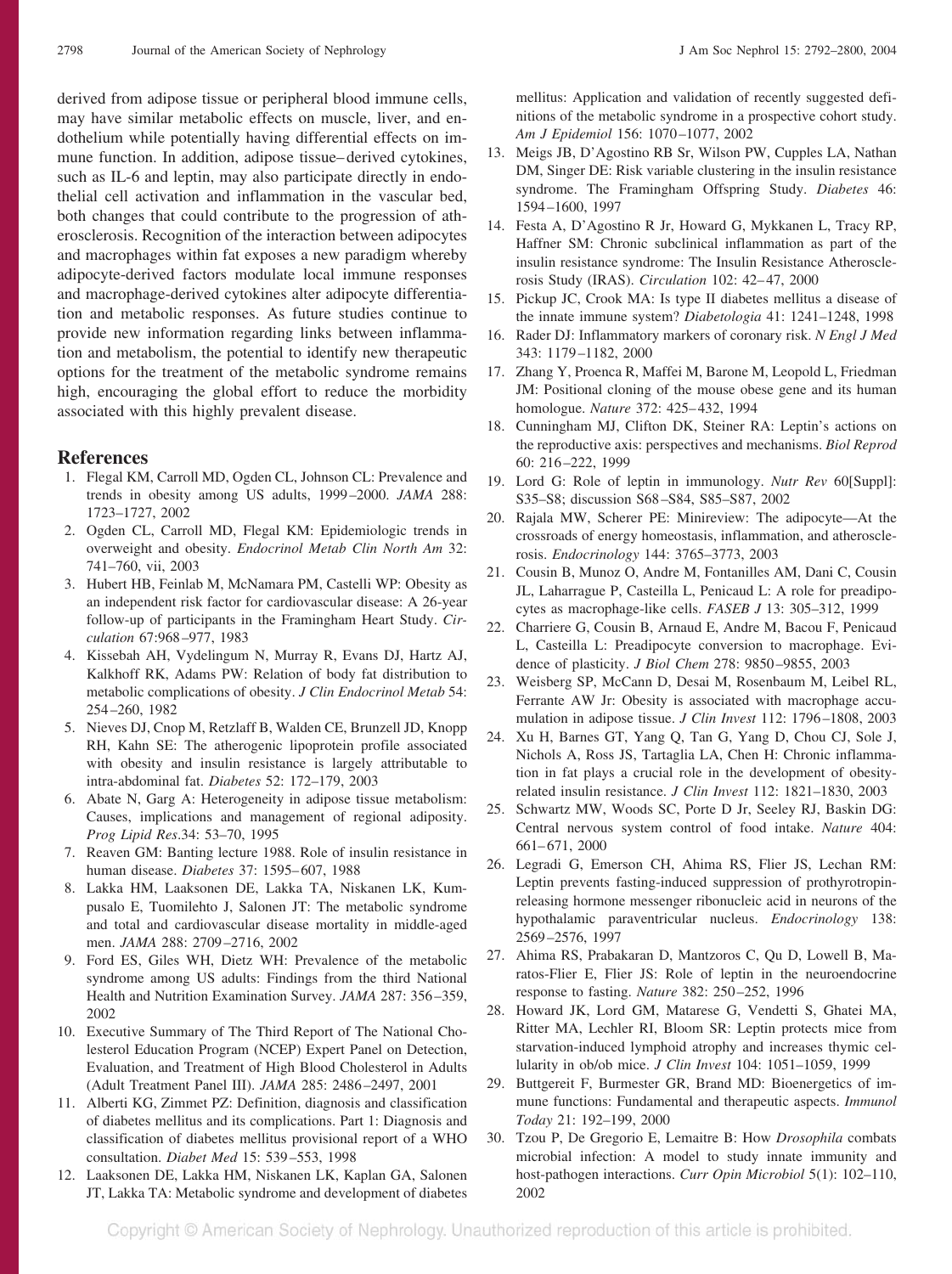- 31. Grunfeld C, Zhao C, Fuller J, Pollack A, Moser A, Friedman J, Feingold KR: Endotoxin and cytokines induce expression of leptin, the ob gene product, in hamsters. *J Clin Invest* 97: 2152–2157, 1996
- 32. Plata-Salaman CR: Anorexia during acute and chronic disease. *Nutrition* 12: 69 –78, 1996
- 33. Flier JS: Obesity wars: Molecular progress confronts an expanding epidemic. *Cell* 116: 337–350, 2004
- 34. Considine RV, Sinha MK, Heiman ML, Kriauciunas A, Stephens TW, Nyce MR, Ohannesian JP, Marco CC, McKee LJ, Bauer TL, *et al.*: Serum immunoreactive-leptin concentrations in normal-weight and obese humans. *N Engl J Med* 334: 292–295, 1996
- 35. Gainsford T, Willson TA, Metcalf D, Handman E, McFarlane C, Ng A, Nicola NA, Alexander WS, Hilton DJ: Leptin can induce proliferation, differentiation, and functional activation of hemopoietic cells. *Proc Natl Acad Sci U S A* 93: 14564 –14568, 1996
- 36. Raso GM, Pacilio M, Esposito E, Coppola A, Di Carlo R, Meli R: Leptin potentiates IFN-gamma-induced expression of nitric oxide synthase and cyclo-oxygenase-2 in murine macrophage J774A. 1. *Br J Pharmacol* 137: 799 – 804, 2002
- 37. Faggioni R, Fantuzzi G, Gabay C, Moser A, Dinarello CA, Feingold KR, Grunfeld C: Leptin deficiency enhances sensitivity to endotoxin-induced lethality. *Am J Physiol* 276[Suppl]: R136 – R142, 1999
- 38. Bornstein SR, Licinio J, Tauchnitz R, Engelmann L, Negrao AB, Gold P, Chrousos GP: Plasma leptin levels are increased in survivors of acute sepsis: Associated loss of diurnal rhythm, in cortisol and leptin secretion. *J Clin Endocrinol Metab* 83: 280 – 283, 1998
- 39. Hasty AH, Shimano H,Osuga J, Namatame I, Takahashi A, Yahagi N, Perrey S, Iizuka Y, Tamura Y, Amemiya-Kudo M, Yoshikawa T, Okazaki H, Ohashi K, Harada K, Matsuzaka T, Sone H, Gotoda T, Nagai R, Ishibashi S, Yamada N: Severe hypercholesterolemia, hypertriglyceridemia, and atherosclerosis in mice lacking both leptin and the low density lipoprotein receptor. *J Biol Chem* 276: 37402–37408, 2001
- 40. Wallace AM, McMahon AD, Packard CJ, Kelly A, Shepherd J, Gaw A, Sattar N: Plasma leptin and the risk of cardiovascular disease in the west of Scotland coronary prevention study (WOSCOPS). *Circulation* 104: 3052–3056, 2001
- 41. Bataille R, Klein B: C-reactive protein levels as a direct indicator of interleukin-6 levels in humans in vivo. *Arthritis Rheum* 35: 982–984, 1992
- 42. Mohamed-Ali V, Goodrick S, Rawesh A, Katz DR, Miles JM, Yudkin JS, Klein S, Coppack SW: Subcutaneous adipose tissue releases interleukin-6, but not tumor necrosis factor-alpha, in vivo. *J Clin Endocrinol Metab* 82: 4196 – 4200, 1997
- 43. Fried SK, Bunkin DA, Greenberg AS: Omental and subcutaneous adipose tissues of obese subjects release interleukin-6: Depot difference and regulation by glucocorticoid. *J Clin Endocrinol Metab* 83: 847– 850, 1998
- 44. Bastard JP, Jardel C, Bruckert E, Blondy P, Capeau J, Laville M, Vidal H, Hainque B: Elevated levels of interleukin 6 are reduced in serum and subcutaneous adipose tissue of obese women after weight loss. *J Clin Endocrinol Metab* 85: 3338 –3342, 2000
- 45. Heinrich PC, Castell JV, Andus T: Interleukin-6 and the acute phase response. *Biochem J* 265: 621– 636, 1990
- 46. Pepys MB, Hirschfield GM: C-reactive protein: A critical update. *J Clin Invest* 111: 1805–1812, 2003
- 47. Ridker PM, Hennekens CH, Buring JE, Rifai N: C-reactive protein and other markers of inflammation in the prediction of

cardiovascular disease in women. *N Engl J Med* 342: 836 – 843, 2000

- 48. Ridker PM, Morrow DA: C-reactive protein, inflammation, and coronary risk. *Cardiol Clin* 21: 315–325, 2003
- 49. Burke AP, Tracy RP, Kolodgie F, Malcom GT, Zieske A, Kutys R, Pestaner J, Smialek J, Virmani R: Elevated C-reactive protein values and atherosclerosis in sudden coronary death: Association with different pathologies. *Circulation* 105: 2019 –2023, 2002
- 50. Burstein SA, Peng J, Friese P, Wolf RF, Harrison P, Downs T, Hamilton K, Comp P, Dale GL: Cytokine-induced alteration of platelet and hemostatic function. *Stem Cells* 14[Suppl 1]: 154 – 62, 1996
- 51. Wassmann S, Stumpf M, Strehlow K, Schmid A, Schieffer B, Bohm M, Nickenig G: Interleukin-6 induces oxidative stress and endothelial dysfunction by overexpression of the angiotensin II type 1 receptor. *Circ Res* 94: 534 –541, 2004
- 52. Plata-Salaman CR: Immunoregulators in the nervous system. *Neurosci Biobehav Rev* 15: 185–215, 1991
- 53. Wallenius V, Wallenius K, Ahren B, Rudling M, Carlsten H, Dickson SL, Ohlsson C, Jansson JO: Interleukin-6-deficient mice develop mature-onset obesity. *Nat Med* 8: 75–79, 2002
- 54. Moller DE: Potential role of TNF-alpha in the pathogenesis of insulin resistance and type 2 diabetes. *Trends Endocrinol Metab* 11: 212–217, 2000
- 55. Hotamisligil GS, Arner P, Caro JF, Atkinson RL, Spiegelman BM: Increased adipose tissue expression of tumor necrosis factor-alpha in human obesity and insulin resistance. *J Clin Invest* 95: 2409 –2415, 1995
- 56. Tsigos C, Kyrou I, Chala E, Tsapagos P, Stavridis JC, Raptis SA, Katsilambros N: Circulating tumor necrosis factor alpha concentrations are higher in abdominal versus peripheral obesity. *Metabolism* 48: 1332–1335, 1999
- 57. Winkler G, Kiss S, Keszthelyi L, Sapi Z, Ory I, Salamon F, Kovacs M, Vargha P, Szekeres O, Speer G, Karadi I, Sikter M, Kaszas E, Dworak O, Gero G, Cseh K: Expression of tumor necrosis factor (TNF)-alpha protein in the subcutaneous and visceral adipose tissue in correlation with adipocyte cell volume, serum TNF-alpha, soluble serum TNF-receptor-2 concentrations and C-peptide level. *Eur J Endocrinol* 149: 129 –135, 2003
- 58. Hotamisligil GS, Shargill NS, Spiegelman BM: Adipose expression of tumor necrosis factor-alpha: Direct role in obesity-linked insulin resistance. *Science* 259: 87–91, 1993
- 59. Cheung AT, Ree D, Kolls JK, Fuselier J, Coy DH, Bryer-Ash M: An in vivo model for elucidation of the mechanism of tumor necrosis factor-alpha (TNF-alpha)-induced insulin resistance: Evidence for differential regulation of insulin signaling by TNFalpha. *Endocrinology* 139: 4928 – 4935, 1998
- 60. Lopez-Soriano J, Lopez-Soriano FJ, Bagby GJ, Williamson DH, Argiles JM: Anti-TNF treatment does not reverse the abnormalities in lipid metabolism of the obese Zucker rat. *Am J Physiol* 272[Suppl]: E656 –E660, 1997
- 61. Ofei F, Hurel S, Newkirk J, Sopwith M, Taylor R: Effects of an engineered human anti-TNF-alpha antibody (CDP571) on insulin sensitivity and glycemic control in patients with NIDDM. *Diabetes* 45: 881– 885, 1996
- 62. Hotamisligil GS, Murray DL, Choy LN, Spiegelman BM: Tumor necrosis factor alpha inhibits signaling from the insulin receptor. *Proc Natl Acad SciUSA* 91: 4854 – 4858, 1994
- 63. Hirosumi J, Tuncman G, Chang L, Gorgun CZ, Uysal KT, Maeda K, Karin M, Hotamisligil GS: A central role for JNK in obesity and insulin resistance. *Nature* 420: 333–336, 2002